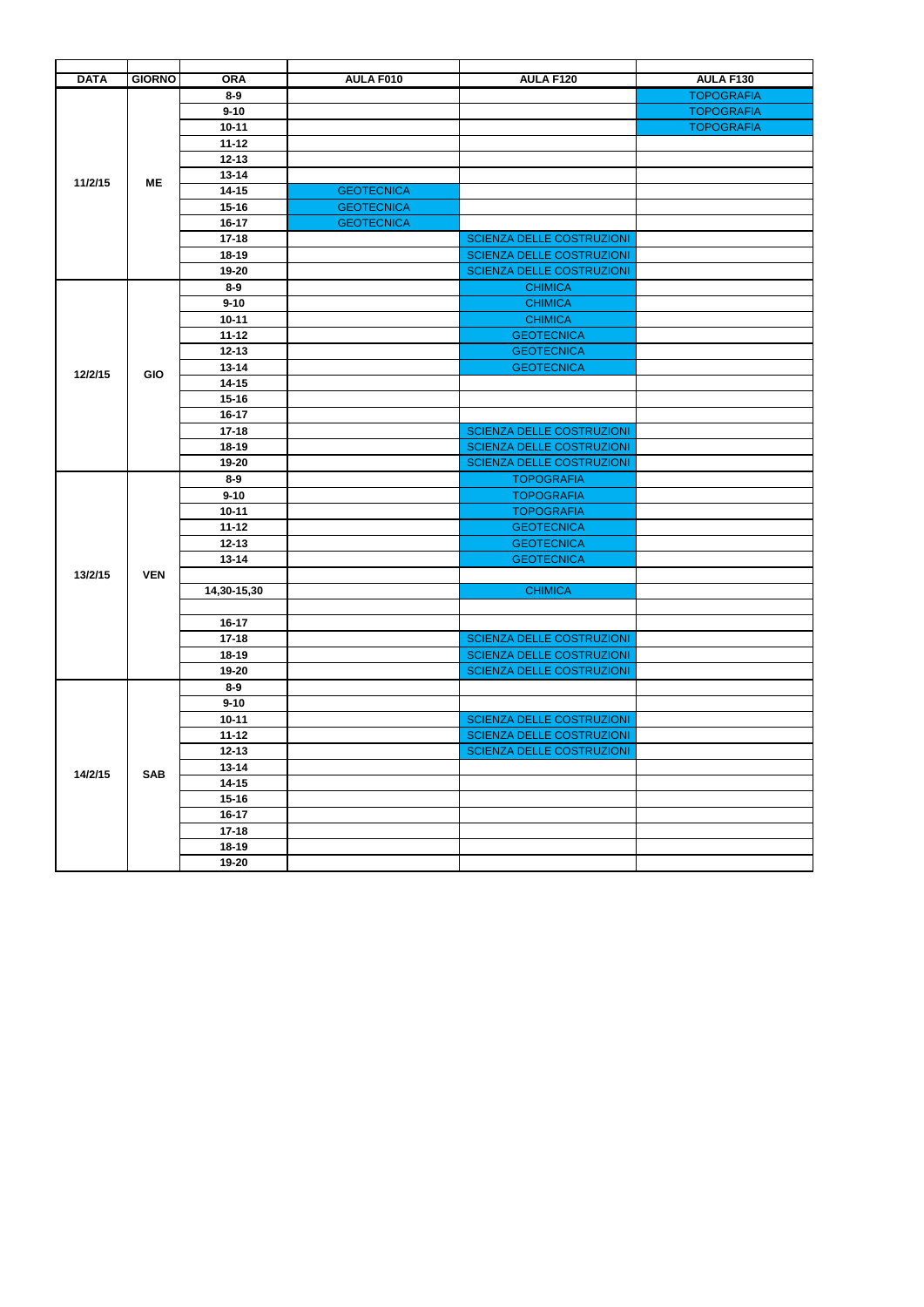| <b>DATA</b> | <b>GIORNO</b> | <b>ORA</b><br>$8-9$        | AULA F010                              | AULA F120                                              | AULA F130<br><b>TOPOGRAFIA</b> | AULA F170         | AULA F190                                              |
|-------------|---------------|----------------------------|----------------------------------------|--------------------------------------------------------|--------------------------------|-------------------|--------------------------------------------------------|
|             |               | $9 - 10$                   |                                        |                                                        | <b>TOPOGRAFIA</b>              |                   |                                                        |
|             |               | $10 - 11$                  |                                        |                                                        | <b>TOPOGRAFIA</b>              |                   |                                                        |
|             |               | $11 - 12$                  |                                        |                                                        |                                |                   |                                                        |
|             |               | $12 - 13$                  |                                        |                                                        |                                |                   |                                                        |
| 16/2/15     | LU            | $13 - 14$                  |                                        |                                                        |                                |                   |                                                        |
|             |               | $14 - 15$                  | <b>GEOTECNICA</b>                      |                                                        |                                |                   |                                                        |
|             |               | $15 - 16$<br>16-17         | <b>GEOTECNICA</b><br><b>GEOTECNICA</b> |                                                        |                                |                   |                                                        |
|             |               | $17 - 18$                  |                                        | SCIENZA DELLE COSTRUZIONI                              |                                |                   |                                                        |
|             |               | 18-19                      |                                        | SCIENZA DELLE COSTRUZIONI                              |                                |                   |                                                        |
|             |               | 19-20                      |                                        | SCIENZA DELLE COSTRUZIONI                              |                                |                   |                                                        |
|             |               | $8-9$                      |                                        |                                                        | <b>TOPOGRAFIA</b>              |                   |                                                        |
|             |               | $9 - 10$                   |                                        |                                                        | <b>TOPOGRAFIA</b>              |                   |                                                        |
|             |               | $10 - 11$<br>$11 - 12$     |                                        |                                                        | <b>TOPOGRAFIA</b>              |                   |                                                        |
|             |               | $12 - 13$                  | <b>GEOTECNICA</b><br><b>GEOTECNICA</b> |                                                        |                                |                   |                                                        |
|             |               | 13-14                      | <b>GEOTECNICA</b>                      |                                                        |                                |                   |                                                        |
| 17/2/15     | ΜA            | $14 - 15$                  |                                        | <b>CHIMICA</b>                                         |                                |                   |                                                        |
|             |               | $15 - 16$                  |                                        | <b>CHIMICA</b>                                         |                                |                   |                                                        |
|             |               | 16-17                      |                                        | <b>CHIMICA</b>                                         |                                |                   |                                                        |
|             |               | $17 - 18$                  |                                        | SCIENZA DELLE COSTRUZIONI                              |                                |                   |                                                        |
|             |               | 18-19<br>19-20             |                                        | SCIENZA DELLE COSTRUZIONI<br>SCIENZA DELLE COSTRUZIONI |                                |                   |                                                        |
|             |               | $8-9$                      |                                        |                                                        |                                | <b>TOPOGRAFIA</b> |                                                        |
|             |               | $9 - 10$                   |                                        |                                                        |                                | <b>TOPOGRAFIA</b> |                                                        |
|             |               | $10 - 11$                  |                                        |                                                        |                                | <b>TOPOGRAFIA</b> |                                                        |
|             |               | $11 - 12$                  |                                        |                                                        |                                | <b>CHIMICA</b>    |                                                        |
|             |               | $12 - 13$                  |                                        |                                                        |                                | <b>CHIMICA</b>    |                                                        |
| 18/2/15     | ME            | $13 - 14$                  |                                        |                                                        |                                | <b>CHIMICA</b>    |                                                        |
|             |               | $14 - 15$<br>$15 - 16$     | <b>GEOTECNICA</b><br><b>GEOTECNICA</b> |                                                        |                                |                   |                                                        |
|             |               | 16-17                      | <b>GEOTECNICA</b>                      |                                                        |                                |                   |                                                        |
|             |               | $17 - 18$                  |                                        |                                                        |                                |                   |                                                        |
|             |               | 18-19                      |                                        | SCIENZA DELLE COSTRUZIONI                              |                                |                   |                                                        |
|             |               | 19-20                      |                                        | SCIENZA DELLE COSTRUZIONI                              |                                |                   |                                                        |
|             |               | $8-9$                      |                                        |                                                        |                                |                   |                                                        |
|             |               | $9 - 10$<br>$10 - 11$      |                                        |                                                        |                                |                   |                                                        |
|             |               | $11 - 12$                  |                                        |                                                        |                                |                   |                                                        |
|             |               | $12 - 13$                  |                                        |                                                        |                                |                   |                                                        |
| 19/2/15     | <b>GIO</b>    | $13 - 14$                  |                                        |                                                        |                                |                   |                                                        |
|             |               | $14 - 15$                  |                                        |                                                        |                                |                   |                                                        |
|             |               | 15,30-16,30                |                                        | SCIENZA DELLE COSTRUZIONI                              |                                |                   |                                                        |
|             |               | 16,30-17,30<br>17,30-18,30 |                                        | SCIENZA DELLE COSTRUZIONI<br>SCIENZA DELLE COSTRUZIONI |                                |                   |                                                        |
|             |               |                            |                                        |                                                        |                                |                   |                                                        |
|             |               |                            |                                        |                                                        |                                |                   |                                                        |
|             |               | $8-9$                      |                                        |                                                        |                                | <b>TOPOGRAFIA</b> |                                                        |
|             |               | $9 - 10$                   |                                        |                                                        |                                | <b>TOPOGRAFIA</b> |                                                        |
|             |               | $10 - 11$                  |                                        |                                                        |                                | <b>TOPOGRAFIA</b> |                                                        |
|             |               | $11 - 12$                  |                                        |                                                        |                                |                   |                                                        |
|             |               | $12 - 13$<br>$13-14$       |                                        |                                                        |                                |                   | SCIENZA DELLE COSTRUZIONI<br>SCIENZA DELLE COSTRUZIONI |
| 20/2/15     | <b>VEN</b>    | 14,30-15,30                | <b>CHIMICA</b>                         |                                                        |                                |                   |                                                        |
|             |               | 15,30-16,30                | <b>CHIMICA</b>                         |                                                        |                                |                   |                                                        |
|             |               | 16,30-17,30                | <b>CHIMICA</b>                         |                                                        |                                |                   |                                                        |
|             |               |                            |                                        |                                                        |                                |                   |                                                        |
|             |               |                            |                                        |                                                        |                                |                   |                                                        |
|             |               |                            |                                        |                                                        |                                |                   |                                                        |
|             |               | $8 - 9$<br>$9 - 10$        |                                        | SCIENZA DELLE COSTRUZIONI                              |                                |                   |                                                        |
|             |               | $10 - 11$                  |                                        | SCIENZA DELLE COSTRUZIONI                              |                                |                   |                                                        |
|             |               | $11 - 12$                  |                                        | SCIENZA DELLE COSTRUZIONI                              |                                |                   |                                                        |
|             |               | $12 - 13$                  |                                        | SCIENZA DELLE COSTRUZIONI                              |                                |                   |                                                        |
| 21/2/15     | <b>SAB</b>    | $13 - 14$                  |                                        | SCIENZA DELLE COSTRUZIONI                              |                                |                   |                                                        |
|             |               | $14-15$                    |                                        |                                                        |                                |                   |                                                        |
|             |               | $15 - 16$<br>16-17         |                                        |                                                        |                                |                   |                                                        |
|             |               | $17-18$                    |                                        |                                                        |                                |                   |                                                        |
|             |               | $18 - 19$                  |                                        |                                                        |                                |                   |                                                        |
|             |               | $19-20$                    |                                        |                                                        |                                |                   |                                                        |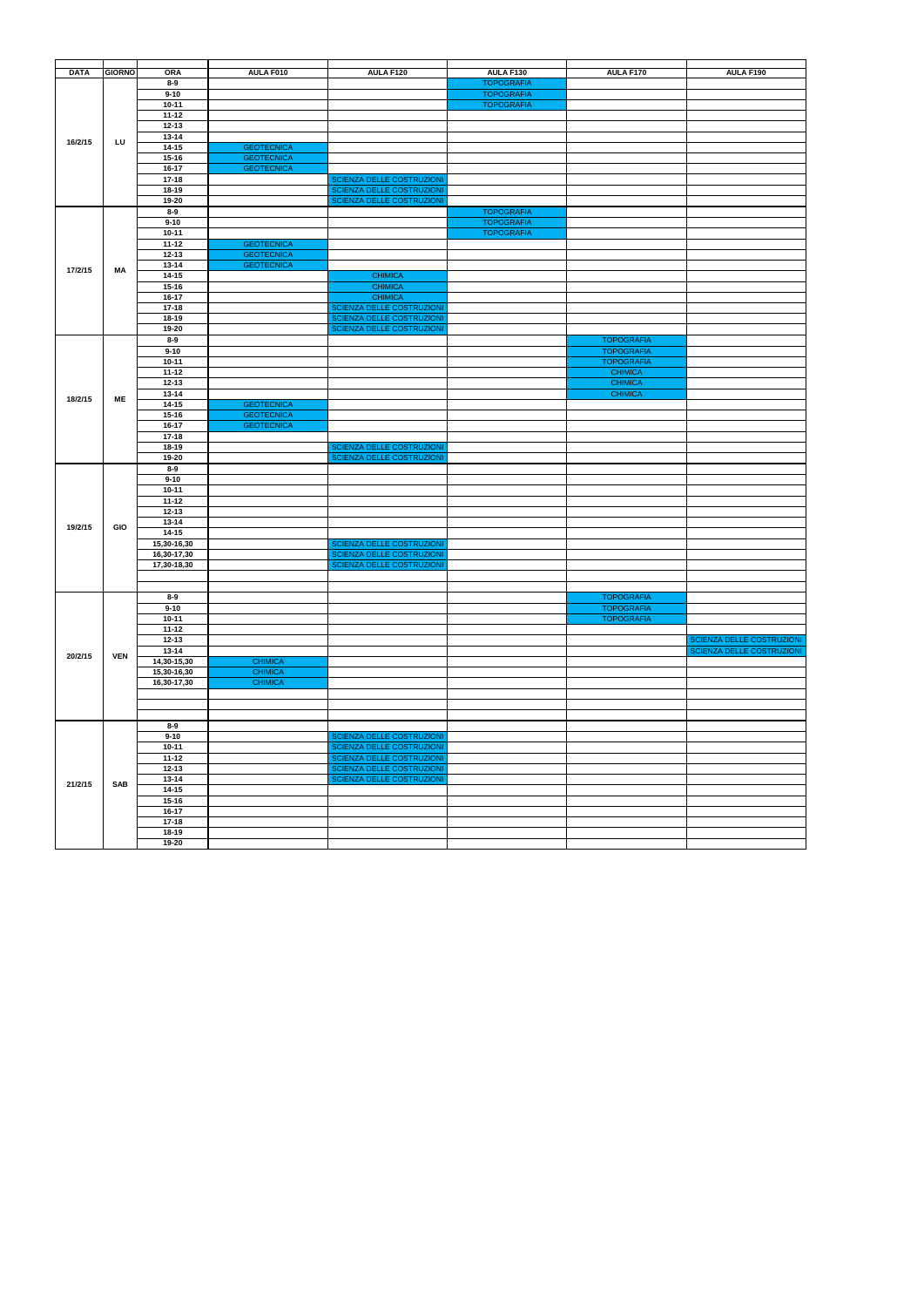| <b>DATA</b> | <b>GIORNO</b>                                                                                                                                | <b>ORA</b>                                                                                                                                                                                                                                                                                                                                                                                                                                                                                                                                                                                                                                                                                                                                                                                                                                                                                                                                                                                                                                                                                                                                                                           | F010              | F120                             | F130              | F170           |
|-------------|----------------------------------------------------------------------------------------------------------------------------------------------|--------------------------------------------------------------------------------------------------------------------------------------------------------------------------------------------------------------------------------------------------------------------------------------------------------------------------------------------------------------------------------------------------------------------------------------------------------------------------------------------------------------------------------------------------------------------------------------------------------------------------------------------------------------------------------------------------------------------------------------------------------------------------------------------------------------------------------------------------------------------------------------------------------------------------------------------------------------------------------------------------------------------------------------------------------------------------------------------------------------------------------------------------------------------------------------|-------------------|----------------------------------|-------------------|----------------|
|             |                                                                                                                                              |                                                                                                                                                                                                                                                                                                                                                                                                                                                                                                                                                                                                                                                                                                                                                                                                                                                                                                                                                                                                                                                                                                                                                                                      |                   |                                  | <b>TOPOGRAFIA</b> |                |
|             |                                                                                                                                              |                                                                                                                                                                                                                                                                                                                                                                                                                                                                                                                                                                                                                                                                                                                                                                                                                                                                                                                                                                                                                                                                                                                                                                                      |                   |                                  | <b>TOPOGRAFIA</b> |                |
|             |                                                                                                                                              |                                                                                                                                                                                                                                                                                                                                                                                                                                                                                                                                                                                                                                                                                                                                                                                                                                                                                                                                                                                                                                                                                                                                                                                      |                   |                                  |                   |                |
|             |                                                                                                                                              |                                                                                                                                                                                                                                                                                                                                                                                                                                                                                                                                                                                                                                                                                                                                                                                                                                                                                                                                                                                                                                                                                                                                                                                      |                   |                                  | <b>TOPOGRAFIA</b> |                |
|             |                                                                                                                                              |                                                                                                                                                                                                                                                                                                                                                                                                                                                                                                                                                                                                                                                                                                                                                                                                                                                                                                                                                                                                                                                                                                                                                                                      |                   |                                  | <b>CHIMICA</b>    |                |
|             |                                                                                                                                              |                                                                                                                                                                                                                                                                                                                                                                                                                                                                                                                                                                                                                                                                                                                                                                                                                                                                                                                                                                                                                                                                                                                                                                                      |                   |                                  | <b>CHIMICA</b>    |                |
|             |                                                                                                                                              | $13 - 14$                                                                                                                                                                                                                                                                                                                                                                                                                                                                                                                                                                                                                                                                                                                                                                                                                                                                                                                                                                                                                                                                                                                                                                            |                   |                                  | <b>CHIMICA</b>    |                |
| 23/2/15     |                                                                                                                                              | $14 - 15$                                                                                                                                                                                                                                                                                                                                                                                                                                                                                                                                                                                                                                                                                                                                                                                                                                                                                                                                                                                                                                                                                                                                                                            | <b>GEOTECNICA</b> |                                  |                   |                |
|             |                                                                                                                                              |                                                                                                                                                                                                                                                                                                                                                                                                                                                                                                                                                                                                                                                                                                                                                                                                                                                                                                                                                                                                                                                                                                                                                                                      |                   |                                  |                   |                |
|             |                                                                                                                                              |                                                                                                                                                                                                                                                                                                                                                                                                                                                                                                                                                                                                                                                                                                                                                                                                                                                                                                                                                                                                                                                                                                                                                                                      |                   |                                  |                   |                |
|             |                                                                                                                                              |                                                                                                                                                                                                                                                                                                                                                                                                                                                                                                                                                                                                                                                                                                                                                                                                                                                                                                                                                                                                                                                                                                                                                                                      |                   |                                  |                   |                |
|             |                                                                                                                                              |                                                                                                                                                                                                                                                                                                                                                                                                                                                                                                                                                                                                                                                                                                                                                                                                                                                                                                                                                                                                                                                                                                                                                                                      |                   |                                  |                   |                |
|             |                                                                                                                                              |                                                                                                                                                                                                                                                                                                                                                                                                                                                                                                                                                                                                                                                                                                                                                                                                                                                                                                                                                                                                                                                                                                                                                                                      |                   |                                  |                   |                |
|             |                                                                                                                                              |                                                                                                                                                                                                                                                                                                                                                                                                                                                                                                                                                                                                                                                                                                                                                                                                                                                                                                                                                                                                                                                                                                                                                                                      |                   |                                  |                   |                |
|             |                                                                                                                                              |                                                                                                                                                                                                                                                                                                                                                                                                                                                                                                                                                                                                                                                                                                                                                                                                                                                                                                                                                                                                                                                                                                                                                                                      |                   |                                  | <b>TOPOGRAFIA</b> |                |
|             |                                                                                                                                              | $9 - 10$                                                                                                                                                                                                                                                                                                                                                                                                                                                                                                                                                                                                                                                                                                                                                                                                                                                                                                                                                                                                                                                                                                                                                                             |                   |                                  | <b>TOPOGRAFIA</b> |                |
|             |                                                                                                                                              |                                                                                                                                                                                                                                                                                                                                                                                                                                                                                                                                                                                                                                                                                                                                                                                                                                                                                                                                                                                                                                                                                                                                                                                      |                   |                                  | <b>TOPOGRAFIA</b> |                |
|             |                                                                                                                                              |                                                                                                                                                                                                                                                                                                                                                                                                                                                                                                                                                                                                                                                                                                                                                                                                                                                                                                                                                                                                                                                                                                                                                                                      |                   |                                  | <b>GEOTECNICA</b> |                |
|             |                                                                                                                                              |                                                                                                                                                                                                                                                                                                                                                                                                                                                                                                                                                                                                                                                                                                                                                                                                                                                                                                                                                                                                                                                                                                                                                                                      |                   |                                  | <b>GEOTECNICA</b> |                |
|             |                                                                                                                                              |                                                                                                                                                                                                                                                                                                                                                                                                                                                                                                                                                                                                                                                                                                                                                                                                                                                                                                                                                                                                                                                                                                                                                                                      |                   |                                  |                   |                |
| 24/2/15     | MA                                                                                                                                           |                                                                                                                                                                                                                                                                                                                                                                                                                                                                                                                                                                                                                                                                                                                                                                                                                                                                                                                                                                                                                                                                                                                                                                                      |                   |                                  | <b>GEOTECNICA</b> |                |
|             |                                                                                                                                              |                                                                                                                                                                                                                                                                                                                                                                                                                                                                                                                                                                                                                                                                                                                                                                                                                                                                                                                                                                                                                                                                                                                                                                                      |                   |                                  |                   | <b>CHIMICA</b> |
|             |                                                                                                                                              |                                                                                                                                                                                                                                                                                                                                                                                                                                                                                                                                                                                                                                                                                                                                                                                                                                                                                                                                                                                                                                                                                                                                                                                      |                   |                                  |                   | <b>CHIMICA</b> |
|             |                                                                                                                                              |                                                                                                                                                                                                                                                                                                                                                                                                                                                                                                                                                                                                                                                                                                                                                                                                                                                                                                                                                                                                                                                                                                                                                                                      |                   |                                  |                   | <b>CHIMICA</b> |
|             |                                                                                                                                              | $17 - 18$                                                                                                                                                                                                                                                                                                                                                                                                                                                                                                                                                                                                                                                                                                                                                                                                                                                                                                                                                                                                                                                                                                                                                                            |                   |                                  |                   |                |
|             |                                                                                                                                              |                                                                                                                                                                                                                                                                                                                                                                                                                                                                                                                                                                                                                                                                                                                                                                                                                                                                                                                                                                                                                                                                                                                                                                                      |                   |                                  |                   |                |
|             |                                                                                                                                              |                                                                                                                                                                                                                                                                                                                                                                                                                                                                                                                                                                                                                                                                                                                                                                                                                                                                                                                                                                                                                                                                                                                                                                                      |                   |                                  |                   |                |
|             |                                                                                                                                              |                                                                                                                                                                                                                                                                                                                                                                                                                                                                                                                                                                                                                                                                                                                                                                                                                                                                                                                                                                                                                                                                                                                                                                                      |                   |                                  |                   |                |
|             |                                                                                                                                              |                                                                                                                                                                                                                                                                                                                                                                                                                                                                                                                                                                                                                                                                                                                                                                                                                                                                                                                                                                                                                                                                                                                                                                                      |                   |                                  | <b>TOPOGRAFIA</b> |                |
|             |                                                                                                                                              |                                                                                                                                                                                                                                                                                                                                                                                                                                                                                                                                                                                                                                                                                                                                                                                                                                                                                                                                                                                                                                                                                                                                                                                      |                   |                                  | <b>TOPOGRAFIA</b> |                |
|             |                                                                                                                                              | $10 - 11$                                                                                                                                                                                                                                                                                                                                                                                                                                                                                                                                                                                                                                                                                                                                                                                                                                                                                                                                                                                                                                                                                                                                                                            |                   |                                  | <b>TOPOGRAFIA</b> |                |
|             |                                                                                                                                              | $11 - 12$                                                                                                                                                                                                                                                                                                                                                                                                                                                                                                                                                                                                                                                                                                                                                                                                                                                                                                                                                                                                                                                                                                                                                                            |                   |                                  | <b>CHIMICA</b>    |                |
|             |                                                                                                                                              |                                                                                                                                                                                                                                                                                                                                                                                                                                                                                                                                                                                                                                                                                                                                                                                                                                                                                                                                                                                                                                                                                                                                                                                      |                   |                                  | <b>CHIMICA</b>    |                |
|             |                                                                                                                                              |                                                                                                                                                                                                                                                                                                                                                                                                                                                                                                                                                                                                                                                                                                                                                                                                                                                                                                                                                                                                                                                                                                                                                                                      |                   |                                  |                   |                |
| 25/2/15     |                                                                                                                                              |                                                                                                                                                                                                                                                                                                                                                                                                                                                                                                                                                                                                                                                                                                                                                                                                                                                                                                                                                                                                                                                                                                                                                                                      |                   |                                  |                   |                |
|             |                                                                                                                                              |                                                                                                                                                                                                                                                                                                                                                                                                                                                                                                                                                                                                                                                                                                                                                                                                                                                                                                                                                                                                                                                                                                                                                                                      |                   |                                  |                   |                |
|             |                                                                                                                                              | $8-9$<br>$9 - 10$<br>$10 - 11$<br>$11 - 12$<br>$12 - 13$<br><b>GEOTECNICA</b><br>$15 - 16$<br>$16-17$<br><b>GEOTECNICA</b><br>$17 - 18$<br>18-19<br>19-20<br>$8-9$<br>$10 - 11$<br>$11 - 12$<br>$12 - 13$<br>$13 - 14$<br>$14 - 15$<br>$15 - 16$<br>$16-17$<br>$18 - 19$<br>19-20<br>$8-9$<br>$9 - 10$<br>$12 - 13$<br>$13 - 14$<br><b>GEOTECNICA</b><br>$14 - 15$<br>$15 - 16$<br><b>GEOTECNICA</b><br>$16 - 17$<br><b>GEOTECNICA</b><br>$17 - 18$<br>$18 - 19$<br>19-20<br><b>CHIMICA</b><br>$8-9$<br><b>CHIMICA</b><br>$9 - 10$<br><b>CHIMICA</b><br>$10 - 11$<br>$11 - 12$<br>SCIENZA DELLE COSTRUZIONI<br>$12 - 13$<br>SCIENZA DELLE COSTRUZIONI<br>$13 - 14$<br>$14 - 15$<br>SCIENZA DELLE COSTRUZIONI<br>15,30-16,30<br>SCIENZA DELLE COSTRUZIONI<br>16,30-17,30<br>SCIENZA DELLE COSTRUZIONI<br>17,30-18,30<br>$8-9$<br>$9 - 10$<br>$10 - 11$<br><b>GEOTECNICA</b><br>$11 - 12$<br>$12 - 13$<br><b>GEOTECNICA</b><br><b>GEOTECNICA</b><br>$13 - 14$<br>$14 - 15$<br>$15 - 16$<br>$16 - 17$<br>$17 - 18$<br>$18-19$<br>19-20<br>$8-9$<br>$9 - 10$<br>$10 - 11$<br>$11 - 12$<br>$12 - 13$<br>$13 - 14$<br>$14 - 15$<br>$15 - 16$<br>$16 - 17$<br>$17 - 18$<br>$18-19$<br>19-20 |                   |                                  |                   |                |
|             |                                                                                                                                              |                                                                                                                                                                                                                                                                                                                                                                                                                                                                                                                                                                                                                                                                                                                                                                                                                                                                                                                                                                                                                                                                                                                                                                                      |                   |                                  |                   |                |
|             | LU<br>ME<br><b>GIO</b><br><b>VEN</b><br><b>CHIMICA</b><br><b>CHIMICA</b><br><b>CHIMICA</b><br><b>SCIENZA DELLE COSTRUZIONI</b><br><b>SAB</b> |                                                                                                                                                                                                                                                                                                                                                                                                                                                                                                                                                                                                                                                                                                                                                                                                                                                                                                                                                                                                                                                                                                                                                                                      |                   |                                  |                   |                |
|             |                                                                                                                                              |                                                                                                                                                                                                                                                                                                                                                                                                                                                                                                                                                                                                                                                                                                                                                                                                                                                                                                                                                                                                                                                                                                                                                                                      |                   |                                  |                   |                |
|             |                                                                                                                                              |                                                                                                                                                                                                                                                                                                                                                                                                                                                                                                                                                                                                                                                                                                                                                                                                                                                                                                                                                                                                                                                                                                                                                                                      |                   |                                  |                   |                |
|             |                                                                                                                                              |                                                                                                                                                                                                                                                                                                                                                                                                                                                                                                                                                                                                                                                                                                                                                                                                                                                                                                                                                                                                                                                                                                                                                                                      |                   |                                  |                   |                |
|             |                                                                                                                                              |                                                                                                                                                                                                                                                                                                                                                                                                                                                                                                                                                                                                                                                                                                                                                                                                                                                                                                                                                                                                                                                                                                                                                                                      |                   |                                  |                   |                |
|             |                                                                                                                                              |                                                                                                                                                                                                                                                                                                                                                                                                                                                                                                                                                                                                                                                                                                                                                                                                                                                                                                                                                                                                                                                                                                                                                                                      |                   |                                  |                   |                |
|             |                                                                                                                                              |                                                                                                                                                                                                                                                                                                                                                                                                                                                                                                                                                                                                                                                                                                                                                                                                                                                                                                                                                                                                                                                                                                                                                                                      |                   |                                  |                   |                |
|             |                                                                                                                                              |                                                                                                                                                                                                                                                                                                                                                                                                                                                                                                                                                                                                                                                                                                                                                                                                                                                                                                                                                                                                                                                                                                                                                                                      |                   |                                  |                   |                |
|             |                                                                                                                                              |                                                                                                                                                                                                                                                                                                                                                                                                                                                                                                                                                                                                                                                                                                                                                                                                                                                                                                                                                                                                                                                                                                                                                                                      |                   |                                  |                   |                |
|             |                                                                                                                                              |                                                                                                                                                                                                                                                                                                                                                                                                                                                                                                                                                                                                                                                                                                                                                                                                                                                                                                                                                                                                                                                                                                                                                                                      |                   |                                  |                   |                |
| 26/2/15     |                                                                                                                                              |                                                                                                                                                                                                                                                                                                                                                                                                                                                                                                                                                                                                                                                                                                                                                                                                                                                                                                                                                                                                                                                                                                                                                                                      |                   |                                  |                   |                |
|             |                                                                                                                                              |                                                                                                                                                                                                                                                                                                                                                                                                                                                                                                                                                                                                                                                                                                                                                                                                                                                                                                                                                                                                                                                                                                                                                                                      |                   |                                  |                   |                |
|             |                                                                                                                                              |                                                                                                                                                                                                                                                                                                                                                                                                                                                                                                                                                                                                                                                                                                                                                                                                                                                                                                                                                                                                                                                                                                                                                                                      |                   |                                  |                   |                |
|             |                                                                                                                                              |                                                                                                                                                                                                                                                                                                                                                                                                                                                                                                                                                                                                                                                                                                                                                                                                                                                                                                                                                                                                                                                                                                                                                                                      |                   |                                  |                   |                |
|             |                                                                                                                                              |                                                                                                                                                                                                                                                                                                                                                                                                                                                                                                                                                                                                                                                                                                                                                                                                                                                                                                                                                                                                                                                                                                                                                                                      |                   |                                  |                   |                |
|             |                                                                                                                                              |                                                                                                                                                                                                                                                                                                                                                                                                                                                                                                                                                                                                                                                                                                                                                                                                                                                                                                                                                                                                                                                                                                                                                                                      |                   |                                  |                   |                |
|             |                                                                                                                                              |                                                                                                                                                                                                                                                                                                                                                                                                                                                                                                                                                                                                                                                                                                                                                                                                                                                                                                                                                                                                                                                                                                                                                                                      |                   |                                  |                   |                |
|             |                                                                                                                                              |                                                                                                                                                                                                                                                                                                                                                                                                                                                                                                                                                                                                                                                                                                                                                                                                                                                                                                                                                                                                                                                                                                                                                                                      |                   |                                  | <b>TOPOGRAFIA</b> |                |
|             |                                                                                                                                              |                                                                                                                                                                                                                                                                                                                                                                                                                                                                                                                                                                                                                                                                                                                                                                                                                                                                                                                                                                                                                                                                                                                                                                                      |                   |                                  | <b>TOPOGRAFIA</b> |                |
|             |                                                                                                                                              |                                                                                                                                                                                                                                                                                                                                                                                                                                                                                                                                                                                                                                                                                                                                                                                                                                                                                                                                                                                                                                                                                                                                                                                      |                   |                                  | <b>TOPOGRAFIA</b> |                |
|             |                                                                                                                                              |                                                                                                                                                                                                                                                                                                                                                                                                                                                                                                                                                                                                                                                                                                                                                                                                                                                                                                                                                                                                                                                                                                                                                                                      |                   |                                  |                   |                |
|             |                                                                                                                                              |                                                                                                                                                                                                                                                                                                                                                                                                                                                                                                                                                                                                                                                                                                                                                                                                                                                                                                                                                                                                                                                                                                                                                                                      |                   |                                  |                   |                |
|             |                                                                                                                                              |                                                                                                                                                                                                                                                                                                                                                                                                                                                                                                                                                                                                                                                                                                                                                                                                                                                                                                                                                                                                                                                                                                                                                                                      |                   |                                  |                   |                |
| 27/2/15     |                                                                                                                                              |                                                                                                                                                                                                                                                                                                                                                                                                                                                                                                                                                                                                                                                                                                                                                                                                                                                                                                                                                                                                                                                                                                                                                                                      |                   |                                  |                   |                |
|             |                                                                                                                                              |                                                                                                                                                                                                                                                                                                                                                                                                                                                                                                                                                                                                                                                                                                                                                                                                                                                                                                                                                                                                                                                                                                                                                                                      |                   |                                  |                   |                |
|             |                                                                                                                                              |                                                                                                                                                                                                                                                                                                                                                                                                                                                                                                                                                                                                                                                                                                                                                                                                                                                                                                                                                                                                                                                                                                                                                                                      |                   |                                  |                   |                |
|             |                                                                                                                                              |                                                                                                                                                                                                                                                                                                                                                                                                                                                                                                                                                                                                                                                                                                                                                                                                                                                                                                                                                                                                                                                                                                                                                                                      |                   |                                  |                   |                |
|             |                                                                                                                                              |                                                                                                                                                                                                                                                                                                                                                                                                                                                                                                                                                                                                                                                                                                                                                                                                                                                                                                                                                                                                                                                                                                                                                                                      |                   |                                  |                   |                |
|             |                                                                                                                                              |                                                                                                                                                                                                                                                                                                                                                                                                                                                                                                                                                                                                                                                                                                                                                                                                                                                                                                                                                                                                                                                                                                                                                                                      |                   |                                  |                   |                |
|             |                                                                                                                                              |                                                                                                                                                                                                                                                                                                                                                                                                                                                                                                                                                                                                                                                                                                                                                                                                                                                                                                                                                                                                                                                                                                                                                                                      |                   |                                  |                   |                |
|             |                                                                                                                                              |                                                                                                                                                                                                                                                                                                                                                                                                                                                                                                                                                                                                                                                                                                                                                                                                                                                                                                                                                                                                                                                                                                                                                                                      |                   |                                  |                   |                |
|             |                                                                                                                                              |                                                                                                                                                                                                                                                                                                                                                                                                                                                                                                                                                                                                                                                                                                                                                                                                                                                                                                                                                                                                                                                                                                                                                                                      |                   |                                  |                   |                |
|             |                                                                                                                                              |                                                                                                                                                                                                                                                                                                                                                                                                                                                                                                                                                                                                                                                                                                                                                                                                                                                                                                                                                                                                                                                                                                                                                                                      |                   | SCIENZA DELLE COSTRUZIONI        |                   |                |
|             |                                                                                                                                              |                                                                                                                                                                                                                                                                                                                                                                                                                                                                                                                                                                                                                                                                                                                                                                                                                                                                                                                                                                                                                                                                                                                                                                                      |                   | SCIENZA DELLE COSTRUZIONI        |                   |                |
|             |                                                                                                                                              |                                                                                                                                                                                                                                                                                                                                                                                                                                                                                                                                                                                                                                                                                                                                                                                                                                                                                                                                                                                                                                                                                                                                                                                      |                   | SCIENZA DELLE COSTRUZIONI        |                   |                |
|             |                                                                                                                                              |                                                                                                                                                                                                                                                                                                                                                                                                                                                                                                                                                                                                                                                                                                                                                                                                                                                                                                                                                                                                                                                                                                                                                                                      |                   |                                  |                   |                |
|             |                                                                                                                                              |                                                                                                                                                                                                                                                                                                                                                                                                                                                                                                                                                                                                                                                                                                                                                                                                                                                                                                                                                                                                                                                                                                                                                                                      |                   |                                  |                   |                |
| 28/2/15     |                                                                                                                                              |                                                                                                                                                                                                                                                                                                                                                                                                                                                                                                                                                                                                                                                                                                                                                                                                                                                                                                                                                                                                                                                                                                                                                                                      |                   | <b>SCIENZA DELLE COSTRUZIONI</b> |                   |                |
|             |                                                                                                                                              |                                                                                                                                                                                                                                                                                                                                                                                                                                                                                                                                                                                                                                                                                                                                                                                                                                                                                                                                                                                                                                                                                                                                                                                      |                   |                                  |                   |                |
|             |                                                                                                                                              |                                                                                                                                                                                                                                                                                                                                                                                                                                                                                                                                                                                                                                                                                                                                                                                                                                                                                                                                                                                                                                                                                                                                                                                      |                   |                                  |                   |                |
|             |                                                                                                                                              |                                                                                                                                                                                                                                                                                                                                                                                                                                                                                                                                                                                                                                                                                                                                                                                                                                                                                                                                                                                                                                                                                                                                                                                      |                   |                                  |                   |                |
|             |                                                                                                                                              |                                                                                                                                                                                                                                                                                                                                                                                                                                                                                                                                                                                                                                                                                                                                                                                                                                                                                                                                                                                                                                                                                                                                                                                      |                   |                                  |                   |                |
|             |                                                                                                                                              |                                                                                                                                                                                                                                                                                                                                                                                                                                                                                                                                                                                                                                                                                                                                                                                                                                                                                                                                                                                                                                                                                                                                                                                      |                   |                                  |                   |                |
|             |                                                                                                                                              |                                                                                                                                                                                                                                                                                                                                                                                                                                                                                                                                                                                                                                                                                                                                                                                                                                                                                                                                                                                                                                                                                                                                                                                      |                   |                                  |                   |                |
|             |                                                                                                                                              |                                                                                                                                                                                                                                                                                                                                                                                                                                                                                                                                                                                                                                                                                                                                                                                                                                                                                                                                                                                                                                                                                                                                                                                      |                   |                                  |                   |                |